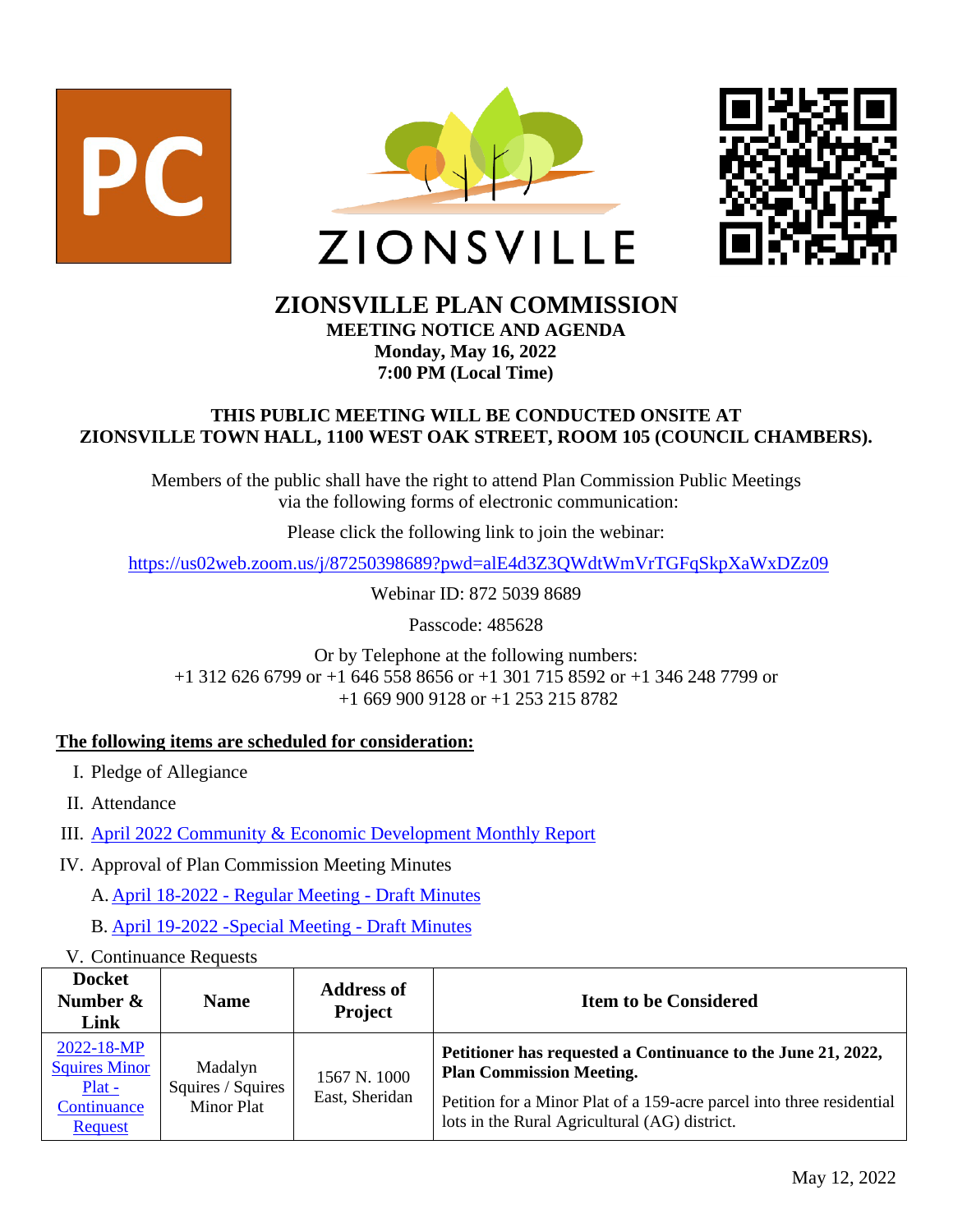| $2022 - 21 - DP$<br><b>FedEx Parking</b><br>$Expanion -$<br>Continuance<br>Memo | Scannell<br>Properties, LLC/<br>FedEx Parking<br>Expansion | 10301 Bennett<br>Parkway, Zionsville      | Continuance required to the June 21, 2022, Plan Commission<br>Meeting due to delay of Legal Notice publication.<br>Petition for Development Plan Approval of a parking lot<br>expansion for tractor trailers, van, and automobile parking on a<br>15-acre site in the Urban General Industrial (I-2) district.                  |
|---------------------------------------------------------------------------------|------------------------------------------------------------|-------------------------------------------|---------------------------------------------------------------------------------------------------------------------------------------------------------------------------------------------------------------------------------------------------------------------------------------------------------------------------------|
| $2022 - 22 - DP$<br><b>Altums Garden</b><br>Center -<br>Continuance<br>Request  | Altum's $/$<br>Garden Center                               | 795 S. U.S.<br>Highway 421,<br>Zionsville | Petitioner has requested a Continuance to the June 21, 2022,<br><b>Plan Commission Meeting.</b><br>Petition for Development Plan Approval of garden center to be<br>located on a portion of a 7-acre site in the Rural (I-2) Industrial<br>Zoning District and within the Rural (MRO) Michigan Road<br>Overlay Zoning District. |

## VI. Continued Business

| <b>Docket</b><br>Number $\&$<br>Link                                                                   | <b>Name</b>                                                           | <b>Address of</b><br><b>Project</b> | <b>Item to be Considered</b>                                                                                                                                                                                                                                                                        |
|--------------------------------------------------------------------------------------------------------|-----------------------------------------------------------------------|-------------------------------------|-----------------------------------------------------------------------------------------------------------------------------------------------------------------------------------------------------------------------------------------------------------------------------------------------------|
| 2022-15-RP<br>HF - Section 2<br>$-Lot F28 -$<br><b>Staff Report</b><br>and Project<br><b>Materials</b> | The Club at<br>Holliday Farms /<br>Replat of HF<br>Section 2, Lot F28 | 10571 Pete Dye<br>Ridge, Zionsville | Petitioner requested a Continuance to the May 16, 2022, Plan<br><b>Commission Meeting.</b><br>Petition for the Approval of a Replat of Holliday Farms, Section<br>Two, Lot F28 to reduce the platted front setback line in the<br>Holliday Farms (PUD) Planned Unit Development Zoning<br>District. |

#### VII. New Business

| <b>Docket</b><br>Number $\&$<br>Link                                                                                 | <b>Petitioner/</b><br><b>Project Name</b>    | <b>Address of</b><br><b>Project</b>         | <b>Item to be Considered</b>                                                                                                                                                                                                |
|----------------------------------------------------------------------------------------------------------------------|----------------------------------------------|---------------------------------------------|-----------------------------------------------------------------------------------------------------------------------------------------------------------------------------------------------------------------------------|
| $2022 - 19 - Z$<br>Prologis<br>Rezoning -<br><b>Staff Report</b><br>and Project<br><b>Materials</b>                  | Prologis /<br>Prologis Rezoning              | 3302 E. 55 South,<br>Lebanon                | Petition for a Change of Zoning of 40.0 acres from the Rural<br>General Agriculture (AG) District to the Rural Light Industrial (I-<br>1) District.                                                                         |
| 2022-20-CA<br><b>Prologis</b><br>Commitment<br>Amendment -<br><b>Staff Report</b><br>and Project<br><b>Materials</b> | Prologis /<br>Modification of<br>Commitments | 5190 S State Road<br>267, Lebanon           | Petition to Modify existing zoning Commitments to include an<br>additional 40 acres adjacent and to the west of ground previously<br>rezoned to the Rural Light Industrial (I-1) District under Docket<br>Number 2020-10-Z. |
| 2022-17-DP<br>Auto Potenza -<br><b>Staff Report</b><br>and Project<br><b>Materials</b>                               | Aleman Realty /<br>Auto Potenza              | 7845 S.<br>Indianapolis Road,<br>Zionsville | Petition for Development Plan Approval for an auto repair<br>business including a new structure of approximately 3,600 square<br>feet on a 2.02-acre site zoned Rural Light Industrial (I-1).                               |